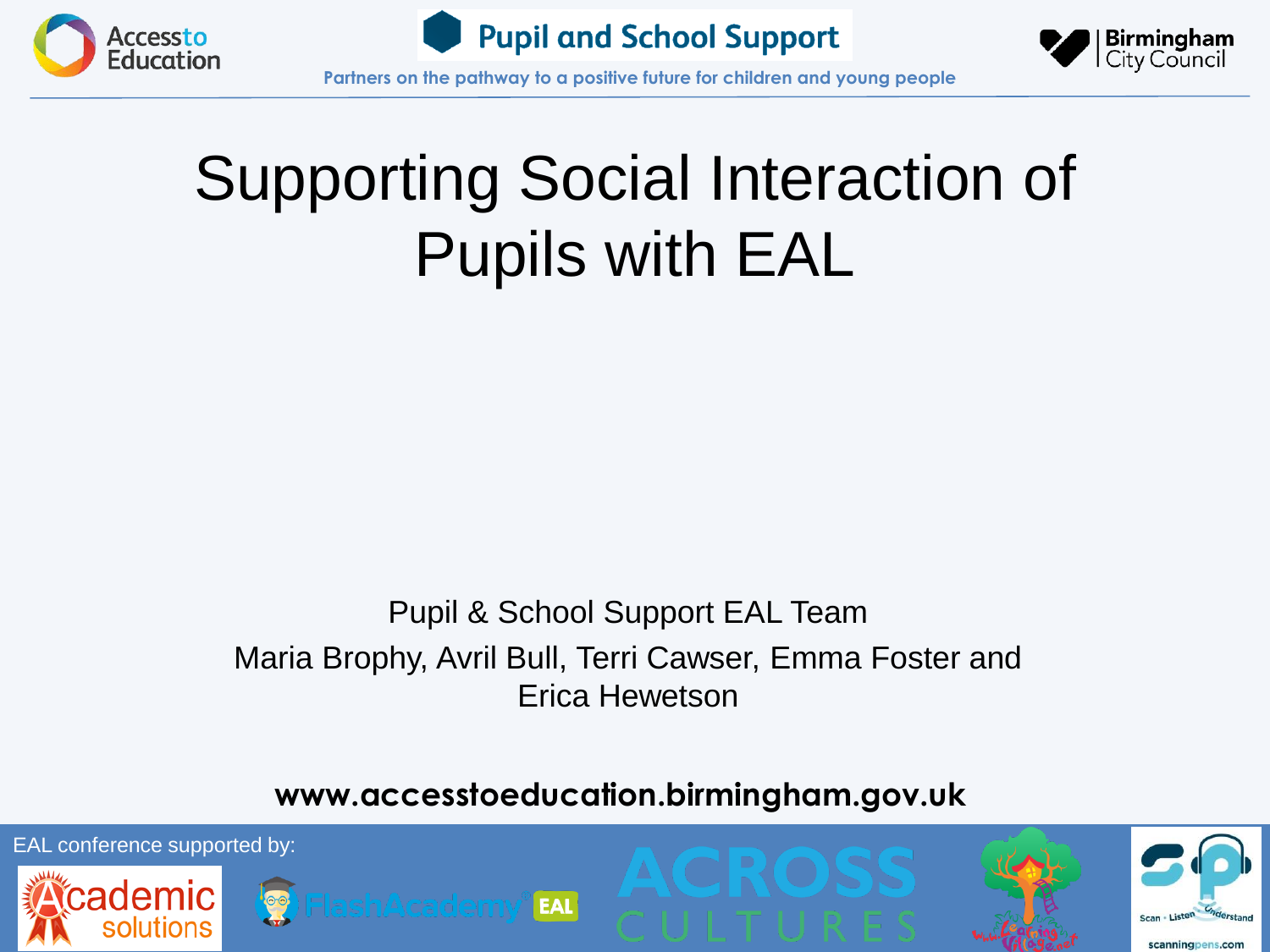

#### The Needs of EAL Learners

AII EAL

the same!

learners are NOT



**FlashAcademy®EAL** 

**ACROSS** . T U R E S



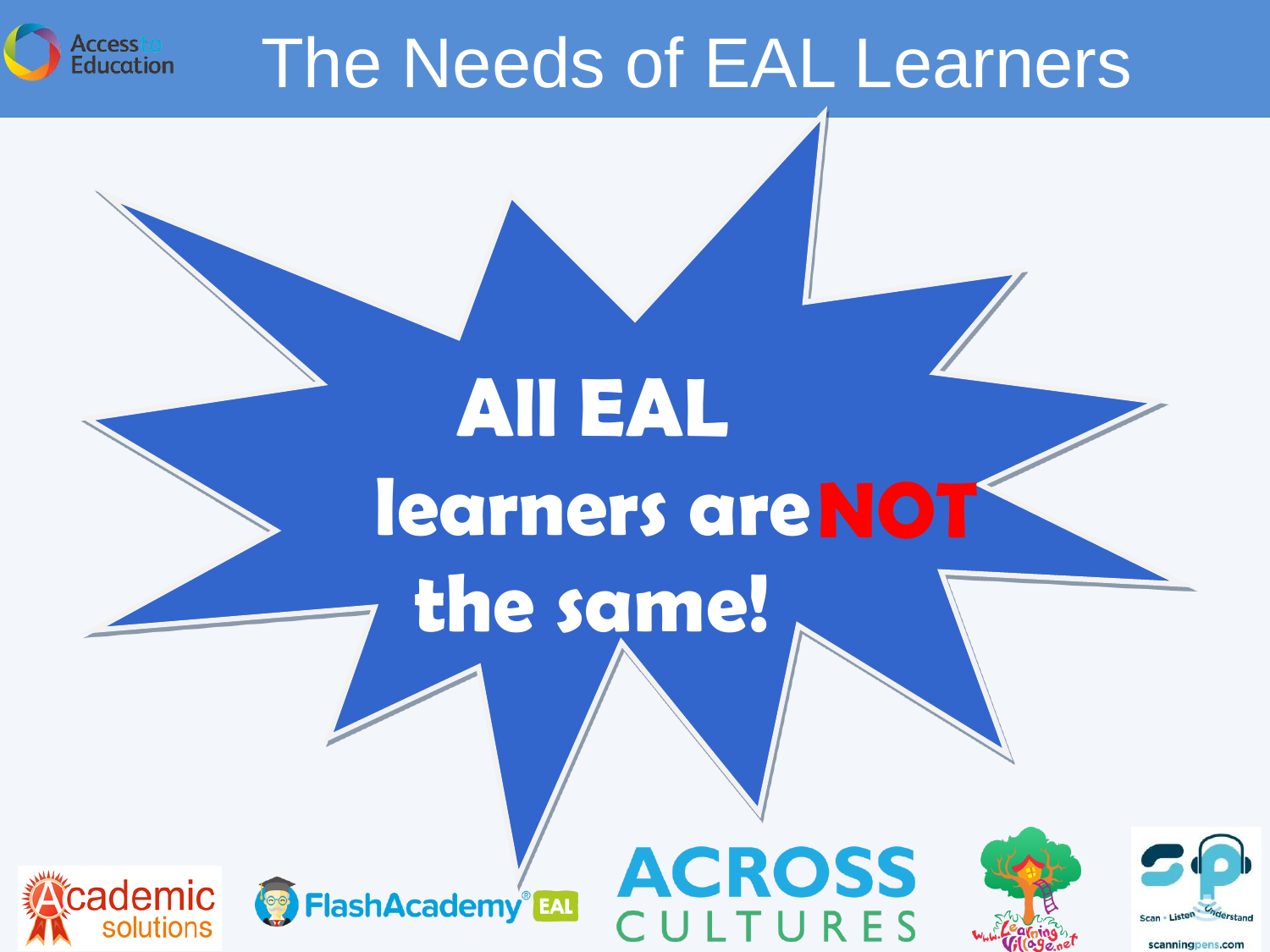





**Accessto**<br>**Education** 







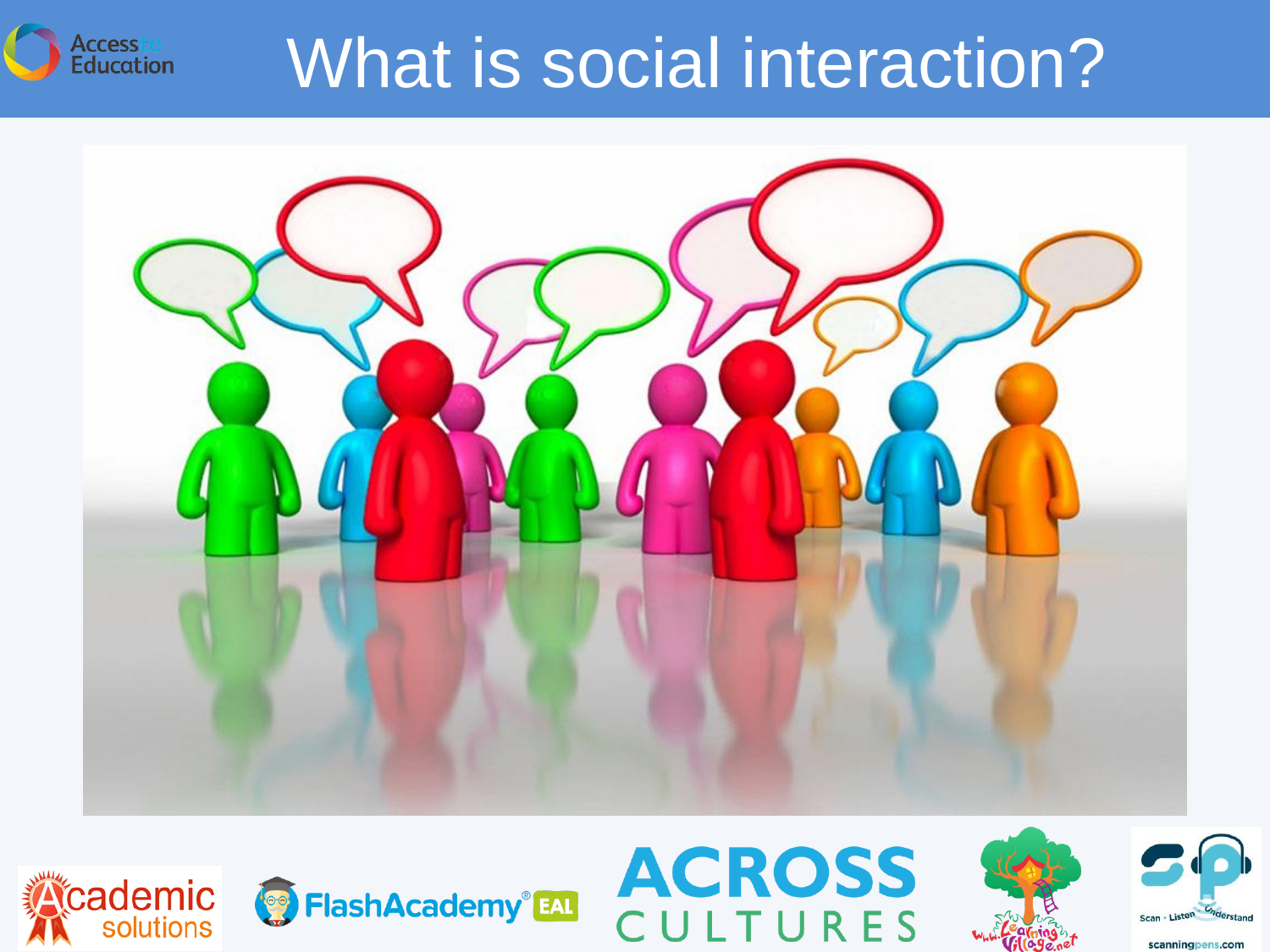

#### Relationships matter

#### [Why relationships matter](https://www.youtube.com/watch?v=SFnMTHhKdkw)







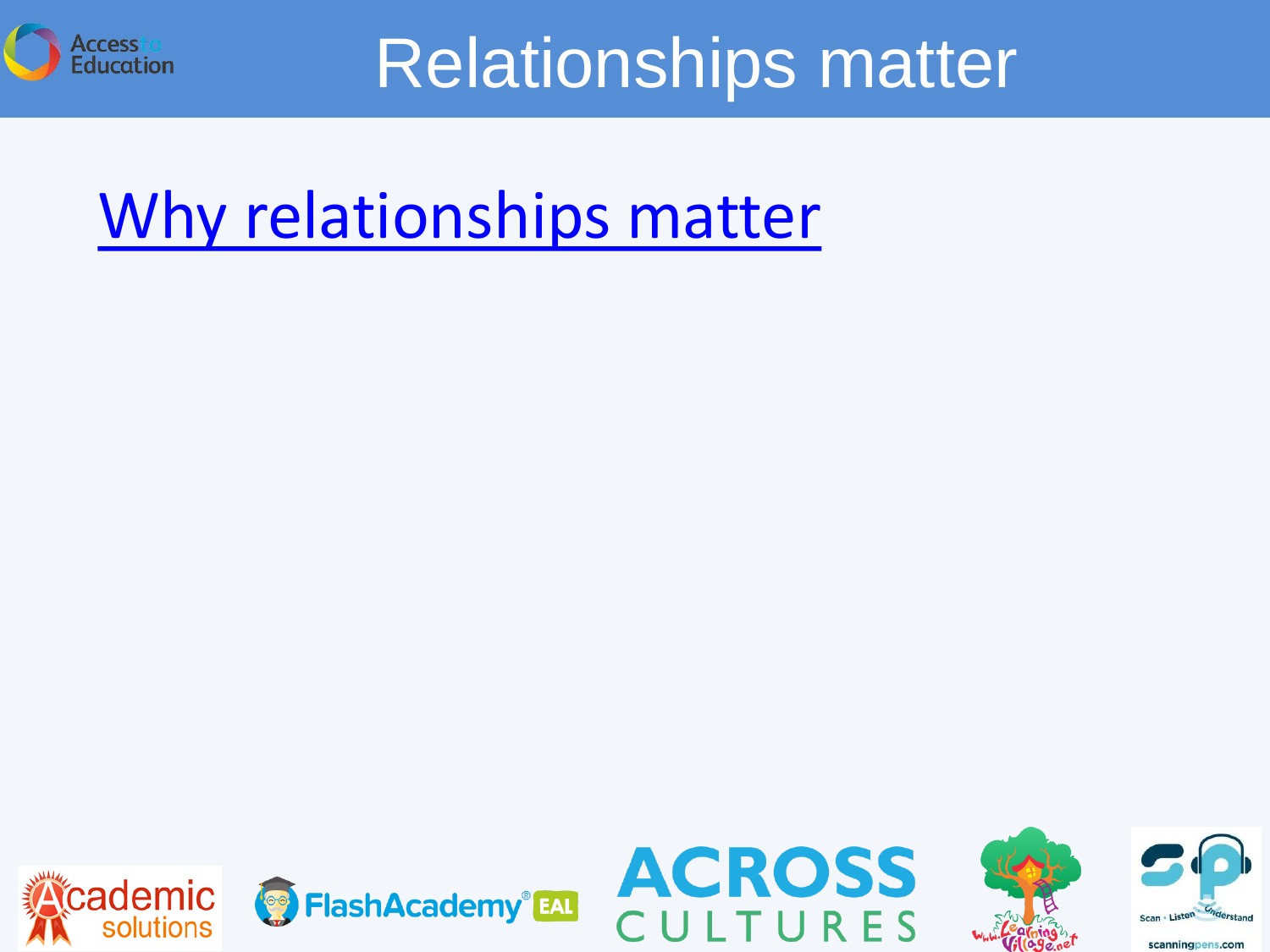

### What is social interaction?

- 1. Exchange
- 2. Competition
- 3. Cooperation
- 4. Conflict
- 5. Coercion







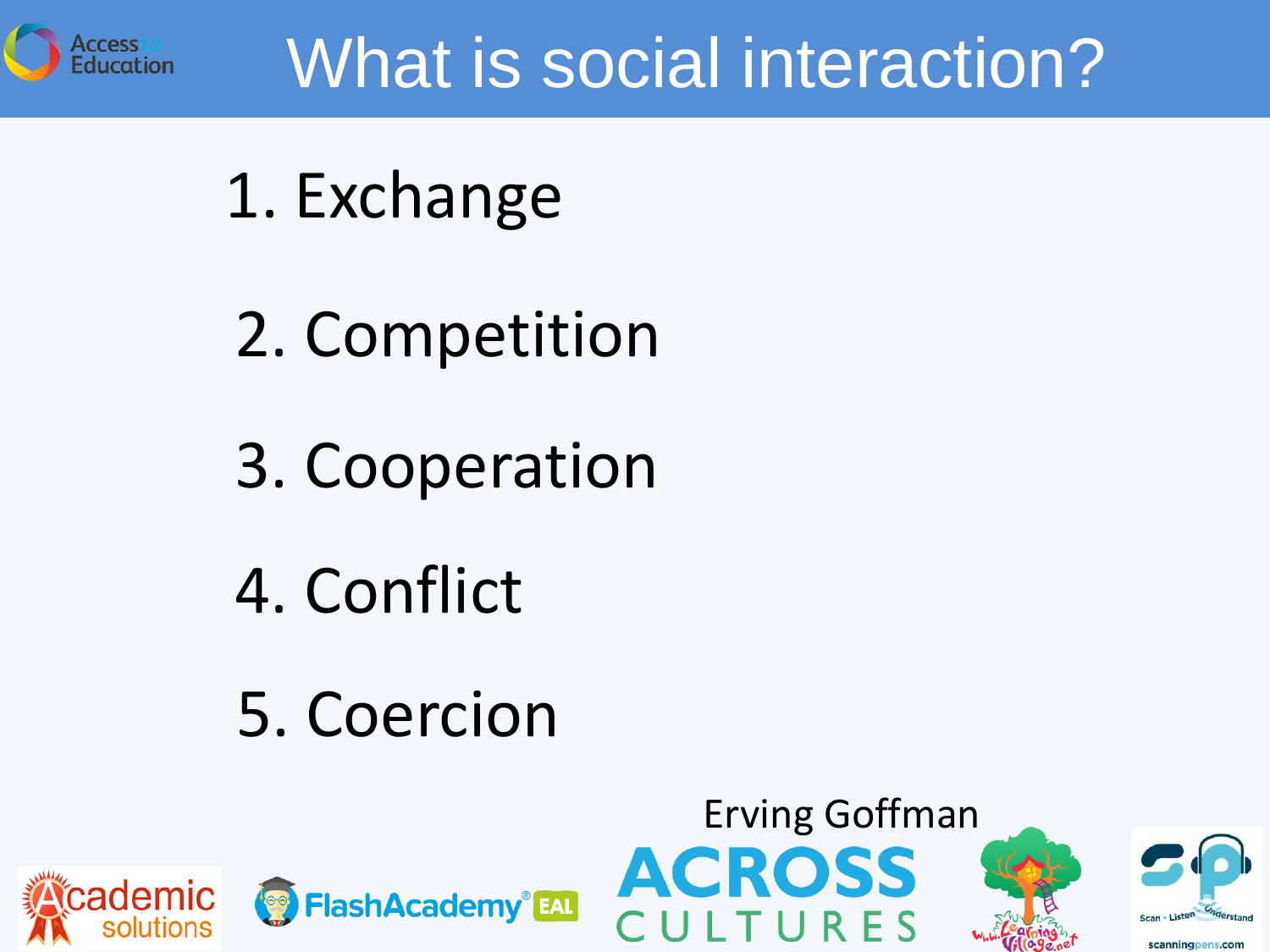

## What does a child need, in order to

# be able to have good quality social interaction?







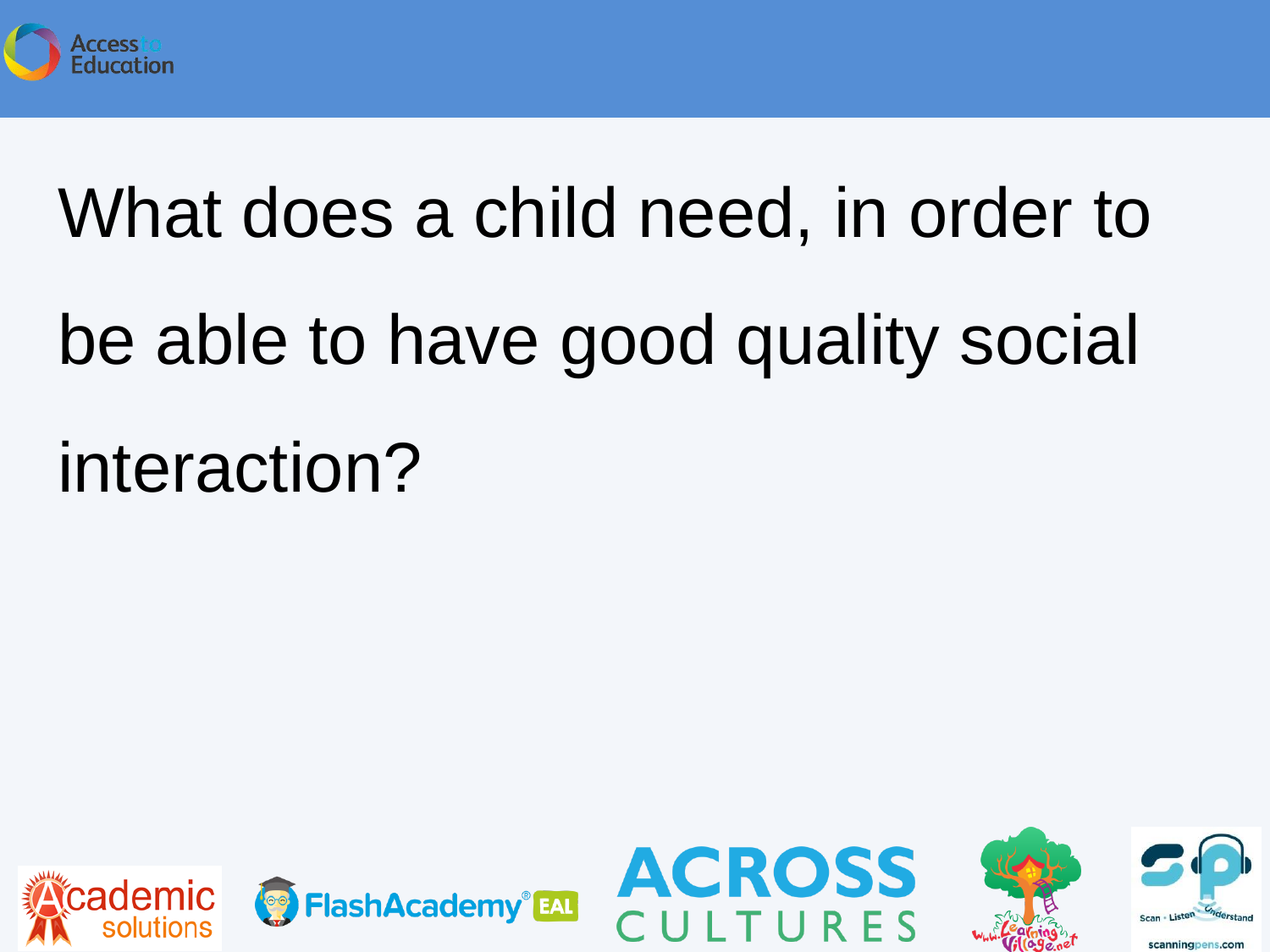

Case Study One

## EAL Profile: Economic migrant

- Gender: Male
- Year group:
- Proficiency code: B
- Attendance: 98%









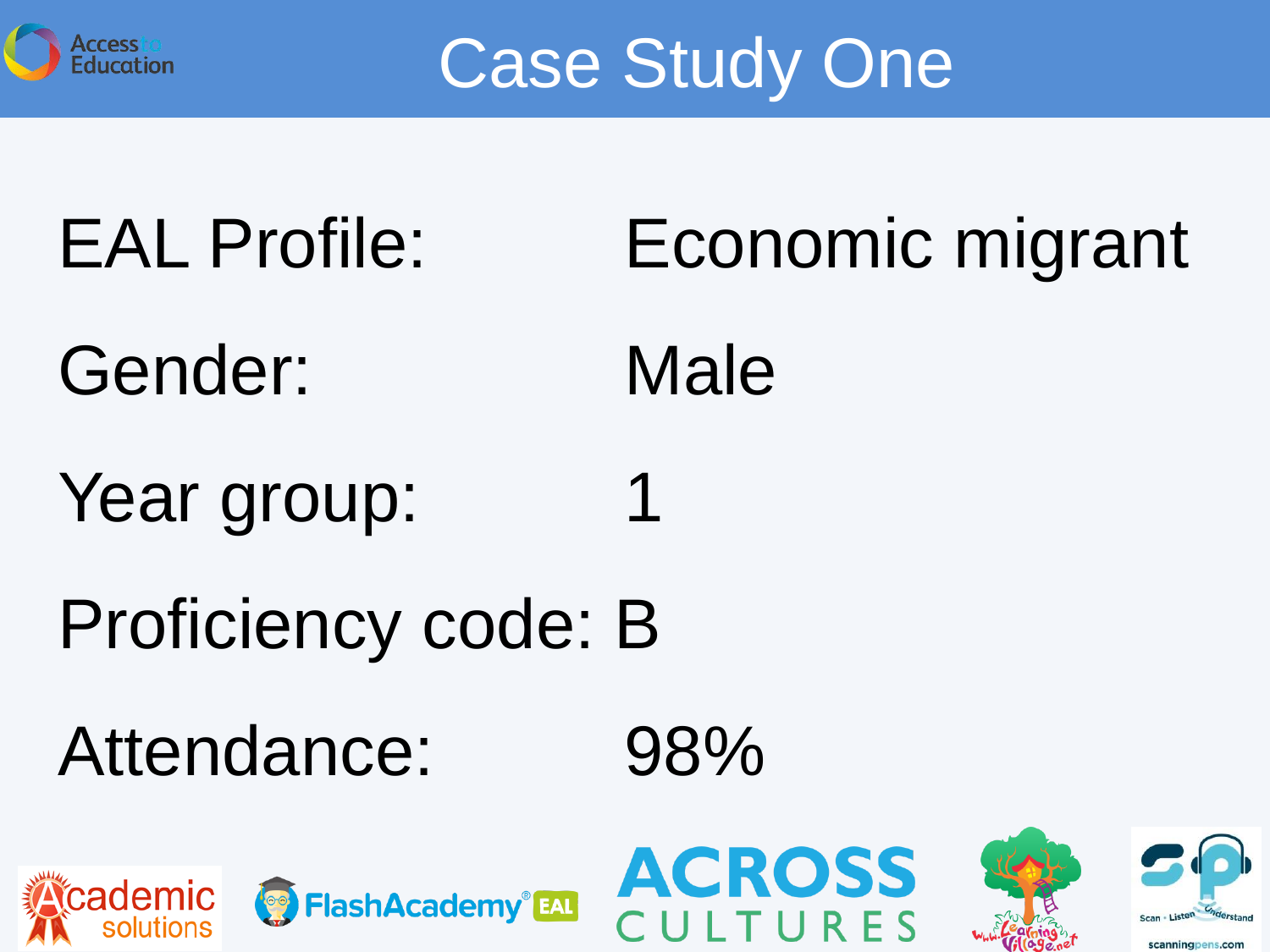

Case Study Two

- EAL Profile: Asylum Seeker
- Gender: Male
- Year group: 10
- Proficiency code: A
- Attendance: 89%









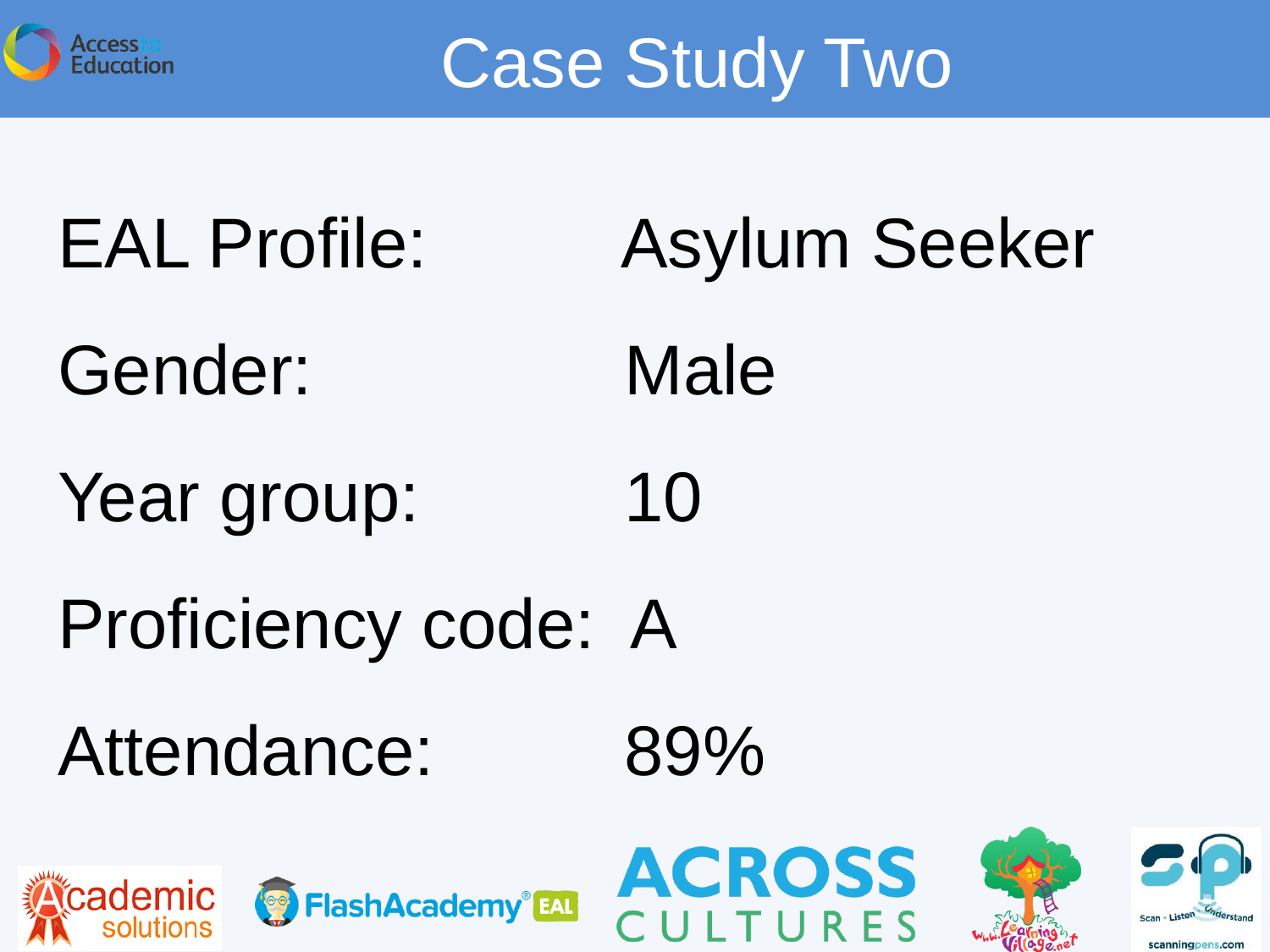

Case Study Three

- EAL Profile: Third Generation
- Gender: Female
- Year group: 10
- Proficiency code: C
- Attendance: 81%









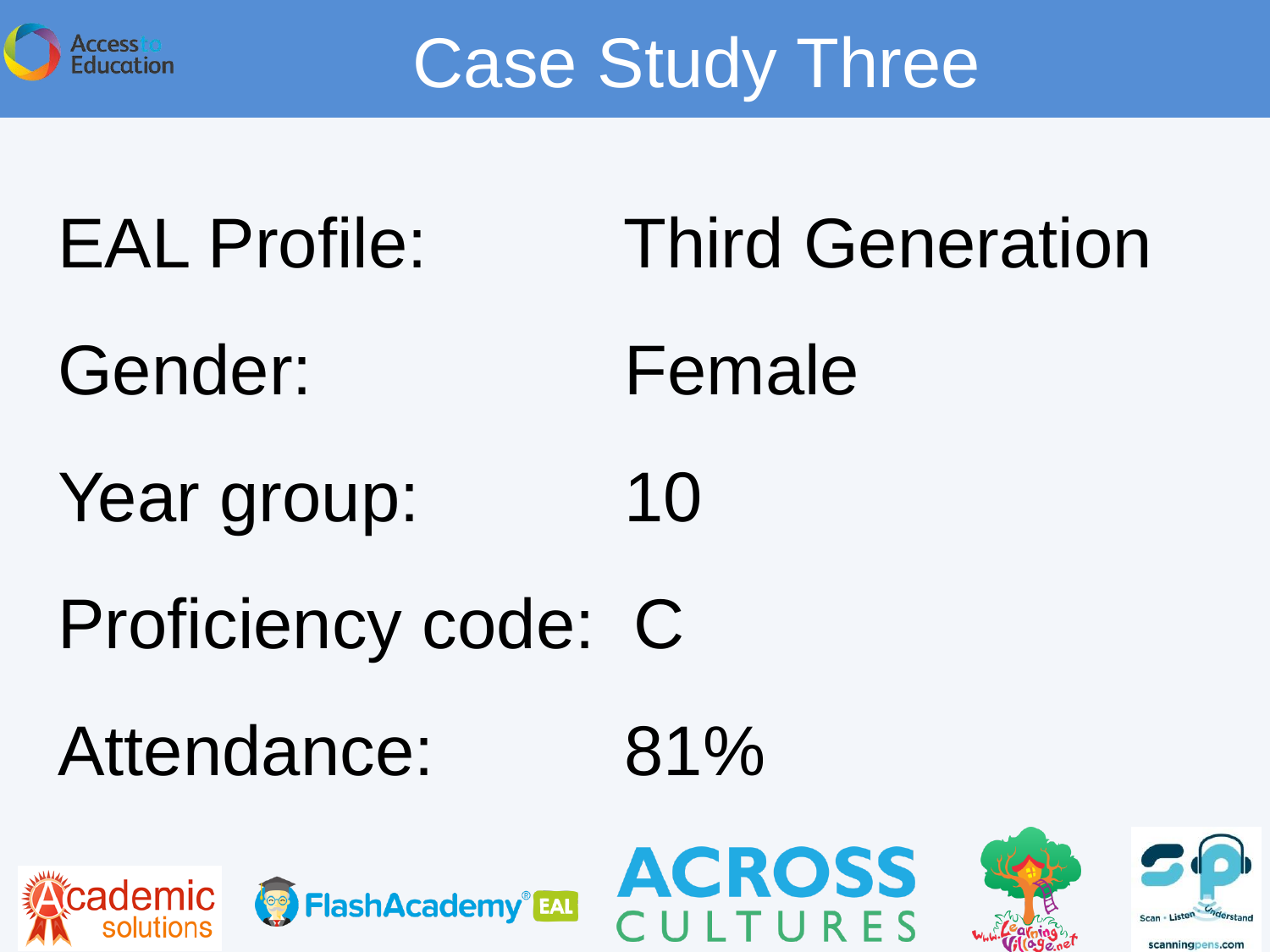

Case Study Four

- EAL Profile: Roma Gypsy
- Gender: Female
- Year group: 6
- Proficiency code: C
- Attendance: 55%









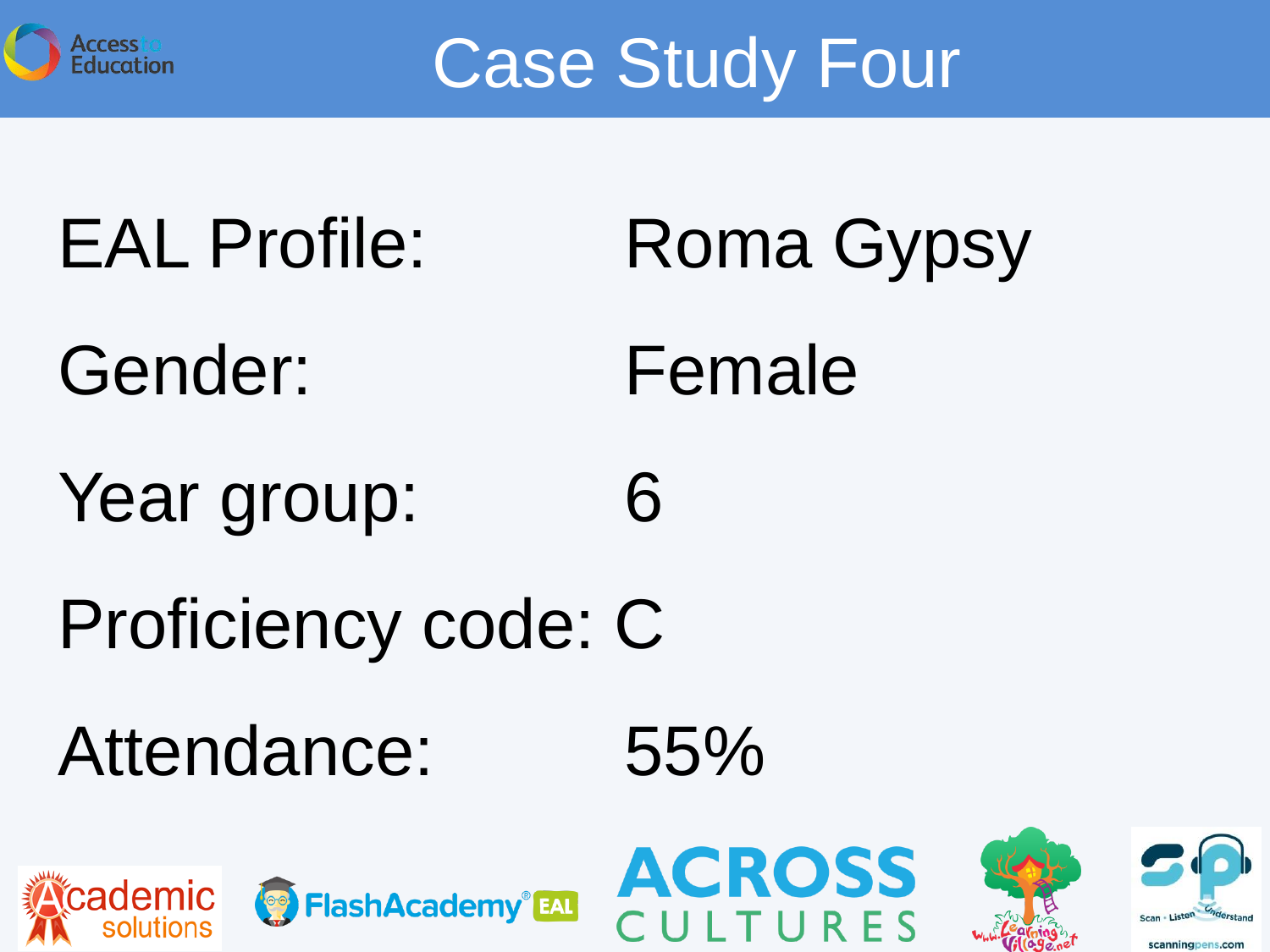

- Be a place of welcome
- Value bilingualism and biculturalism as an asset
- Celebrate school diversity with dignity
- Find out all you can about your students
- Recognise and value their stories
- Never underestimate the impact of social and emotional wellbeing on progress
- Be passionate about your children!
- Every EAL child needs a champion. Every child deserves a [champion](https://www.youtube.com/watch?v=SFnMTHhKdkw)